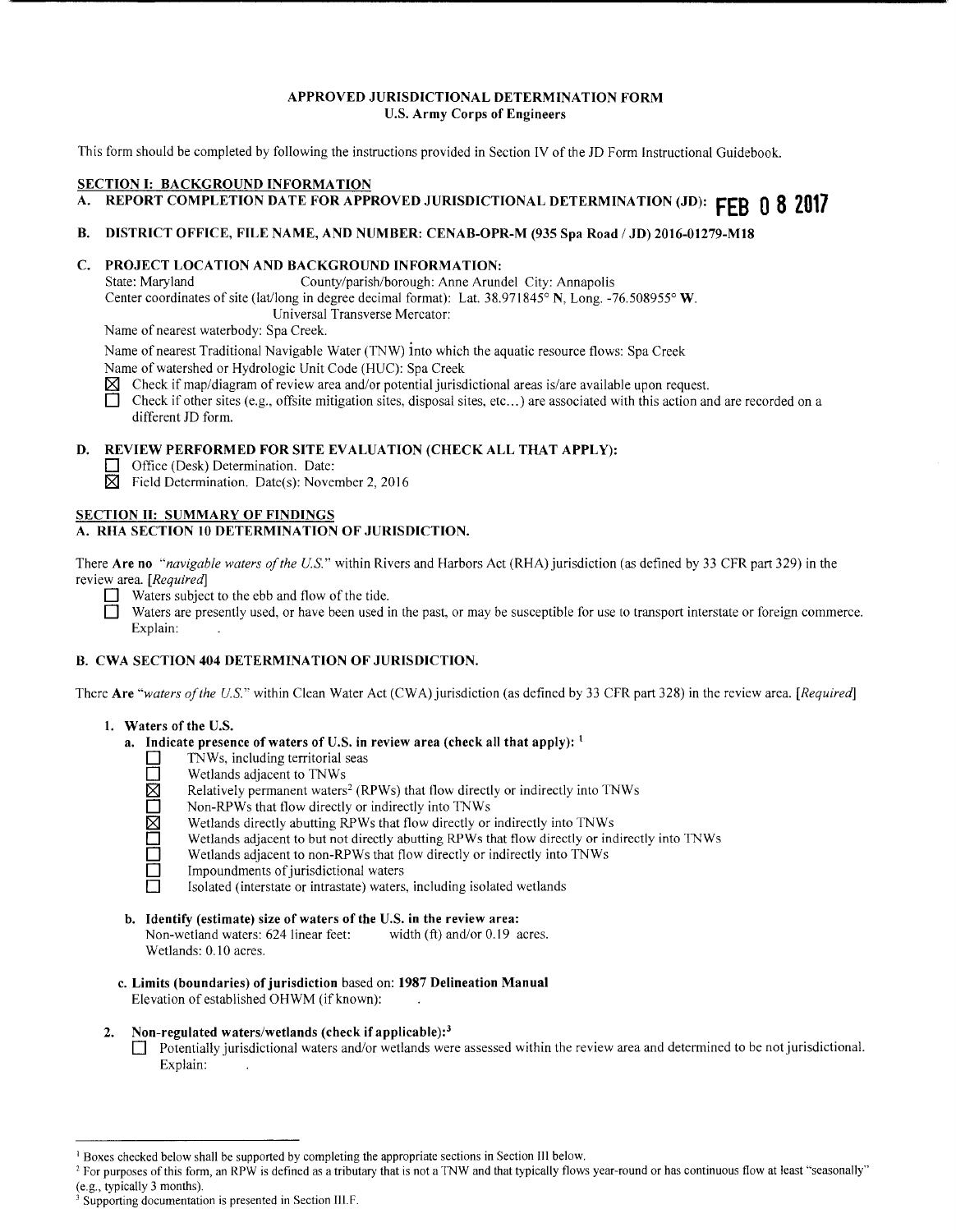#### SECTION III: CWA ANALYSIS

#### A. TNWs AND WETLANDS ADJACENT TO TNWs

The agencies will assert jurisdiction over TNWs and wetlands adjacent to TNWs. If the aquatic resource is a TNW, complete Section III.A.1 and Section III.D.1. only; if the aquatic resource is a wetland adjacent to a TNW, complete Sections III.A.1 and 2 and Section lll.D.1.; otherwise, see Section lll.B below.

## 1. TNW

Identify TNW:

Summarize rationale supporting determination:

#### 2. Wetland adjacent to TNW

Summarize rationale supporting conclusion that wetland is "adjacent":

#### B. CHARACTERISTICS OF TRIBUTARY (THAT IS NOT A TNW) AND ITS ADJACENT WETLANDS (IF ANY):

This section summarizes information regarding characteristics of the tributary and its adjacent wetlands, if any, and it helps determine whether or not the standards for jurisdiction established under *Rapanos* have been met.

The agencies will assert jurisdiction over non-navigable tributaries ofTNWs where the tributaries are "relatively permanent waters" (RPWs), i.e. tributaries that typically flow year-round or have continuous flow at least seasonally (e.g., typically 3 months). A wetland that directly abuts an RPW is also jurisdictional. If the aquatic resource is not a TNW, but has year-round (perennial) flow, skip to Section 111.D.2. If the aquatic resource is a wetland directly abutting a tributary with perennial flow, skip to Section Ill.D.4.

A wetland that is adjacent to but that does not directly abut an RPW requires a significant nexus evaluation. Corps districts and EPA regions will include in the record any available information that documents the existence of a significant nexus between a relatively permanent tributary that is not perennial (and its adjacent wetlands if any) and a traditional navigable water, even though a significant nexus finding is not required as a matter of law.

If the waterbody<sup>4</sup> is not an RPW, or a wetland directly abutting an RPW, a JD will require additional data to determine if the waterbody has a significant nexus with a TNW. If the tributary has adjacent wetlands, the significant nexus evaluation must consider the tributary in combination with all of its adjacent wetlands. This significant nexus evaluation that combines, for analytical purposes, the tributary and all of its adjacent wetlands is used whether the review area identified in the JD request is the tributary, or its adjacent wetlands, or both. If the JD covers a tributary with adjacent wetlands, complete Section 111.B.1 for the tributary, Section 111.B.2 for any onsite wetlands, and Section 111.B.3 for all wetlands adjacent to that tributary, both onsite and offsite. The determination whether a significant nexus exists is determined in Section 111.C below.

1. Characteristics of non-TNWs that flow directly or indirectly into TNW

(i) General Area Conditions:

Watershed size: Pick List Drainage area: Pick List Average annual rainfall: inches Average annual snowfall: inches

#### (ii) Physical Characteristics:

(a) Relationship with TNW:  $\Box$  Tributary flows directly into TNW.  $\Box$  Tributary flows through Pick List tributaries before entering TNW.

Project waters are Pick List river miles from TNW. Project waters are Pick List river miles from RPW. Project waters are Pick List aerial (straight) miles from TNW. Project waters are Pick List aerial (straight) miles from RPW. Project waters cross or serve as state boundaries. Explain:

Identify flow route to TNW<sup>5</sup>: Tributary stream order, if known:

<sup>&</sup>lt;sup>4</sup> Note that the Instructional Guidebook contains additional information regarding swales, ditches, washes, and erosional features generally and in the arid West.

<sup>&</sup>lt;sup>5</sup> Flow route can be described by identifying, e.g., tributary a, which flows through the review area, to flow into tributary b, which then flows into TNW.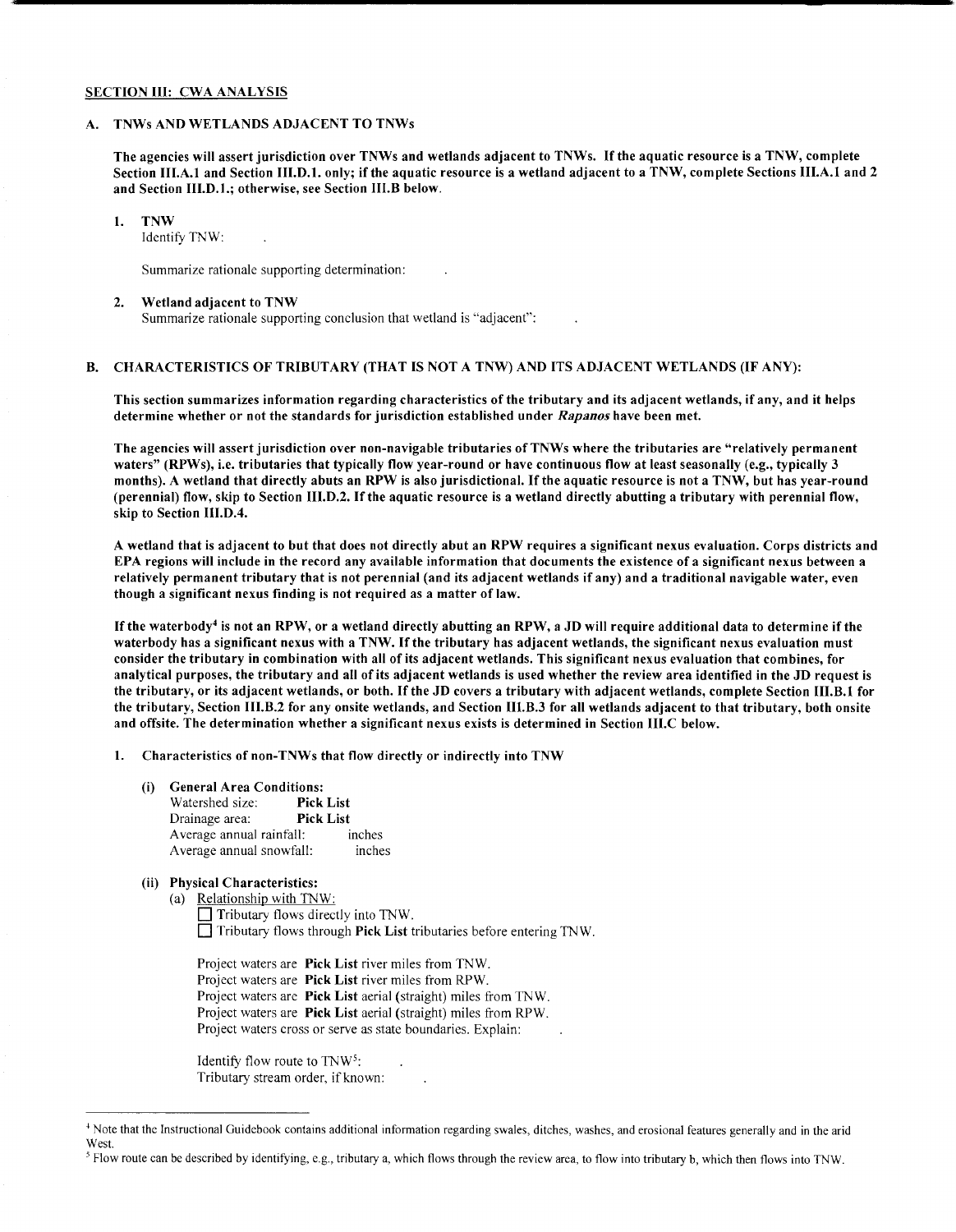| (b) General Tributary Characteristics (check all that apply):<br>Tributary is:<br>Natural<br>Artificial (man-made). Explain:<br>Manipulated (man-altered). Explain:                                                                                                                                                                                                                                                                                                                                                                                                                                                                            |
|------------------------------------------------------------------------------------------------------------------------------------------------------------------------------------------------------------------------------------------------------------------------------------------------------------------------------------------------------------------------------------------------------------------------------------------------------------------------------------------------------------------------------------------------------------------------------------------------------------------------------------------------|
| Tributary properties with respect to top of bank (estimate):<br>Average width:<br>feet<br>Average depth:<br>feet<br>Average side slopes: Pick List.                                                                                                                                                                                                                                                                                                                                                                                                                                                                                            |
| Primary tributary substrate composition (check all that apply):<br>Silts<br>Sands<br>Concrete<br>Cobbles<br>Gravel<br>Muck<br>Vegetation. Type/% cover:<br>Bedrock<br>Other. Explain:                                                                                                                                                                                                                                                                                                                                                                                                                                                          |
| Tributary condition/stability [e.g., highly eroding, sloughing banks]. Explain:<br>Presence of run/riffle/pool complexes. Explain:<br>Tributary geometry: Pick List<br>Tributary gradient (approximate average slope):<br>$\frac{0}{0}$                                                                                                                                                                                                                                                                                                                                                                                                        |
| $(c)$ Flow:<br>Tributary provides for: Pick List<br>Estimate average number of flow events in review area/year: Pick List<br>Describe flow regime:<br>Other information on duration and volume:                                                                                                                                                                                                                                                                                                                                                                                                                                                |
| Surface flow is: Pick List. Characteristics:                                                                                                                                                                                                                                                                                                                                                                                                                                                                                                                                                                                                   |
| Subsurface flow: Pick List. Explain findings:<br>$\Box$ Dye (or other) test performed:                                                                                                                                                                                                                                                                                                                                                                                                                                                                                                                                                         |
| Tributary has (check all that apply):<br>$\Box$ Bed and banks<br>$\Box$ OHWM <sup>6</sup> (check all indicators that apply):<br>clear, natural line impressed on the bank<br>the presence of litter and debris<br>changes in the character of soil<br>destruction of terrestrial vegetation<br>shelving<br>the presence of wrack line<br>vegetation matted down, bent, or absent<br>sediment sorting<br>leaf litter disturbed or washed away<br>scour<br>sediment deposition<br>multiple observed or predicted flow events<br>water staining<br>abrupt change in plant community<br>other (list):<br>Discontinuous OHWM. <sup>7</sup> Explain: |
| If factors other than the OHWM were used to determine lateral extent of CWA jurisdiction (check all that apply):<br>High Tide Line indicated by:<br>Mean High Water Mark indicated by:<br>oil or scum line along shore objects<br>$\Box$ survey to available datum;<br>fine shell or debris deposits (foreshore)<br>physical markings;<br>physical markings/characteristics<br>vegetation lines/changes in vegetation types.<br>tidal gauges<br>other (list):                                                                                                                                                                                  |
| (iii) Chemical Characteristics:<br>Characterize tributary (e.g., water color is clear, discolored, oily film; water quality; general watershed characteristics, $\epsilon$                                                                                                                                                                                                                                                                                                                                                                                                                                                                     |

Characterize tributary (e.g., water color is clear, discolored, oily film; water quality: general watershed characteristics, etc.). Explain:

Identify specific pollutants, if known:  $\sim 10$ 

<sup>6</sup> A natural or man-made discontinuity in the OHWM does not necessarily sever jurisdiction (e.g., where the stream temporarily flows underground, or where the OHWM has been removed by development or agricultural practices). Where there is a break in the OHWM that is unrelated to the waterbody's flow regime (e.g., flow over a rock outcrop or through a culvert), the agencies will look for indicators of flow above and below the break.<br><sup>7</sup>Ibid.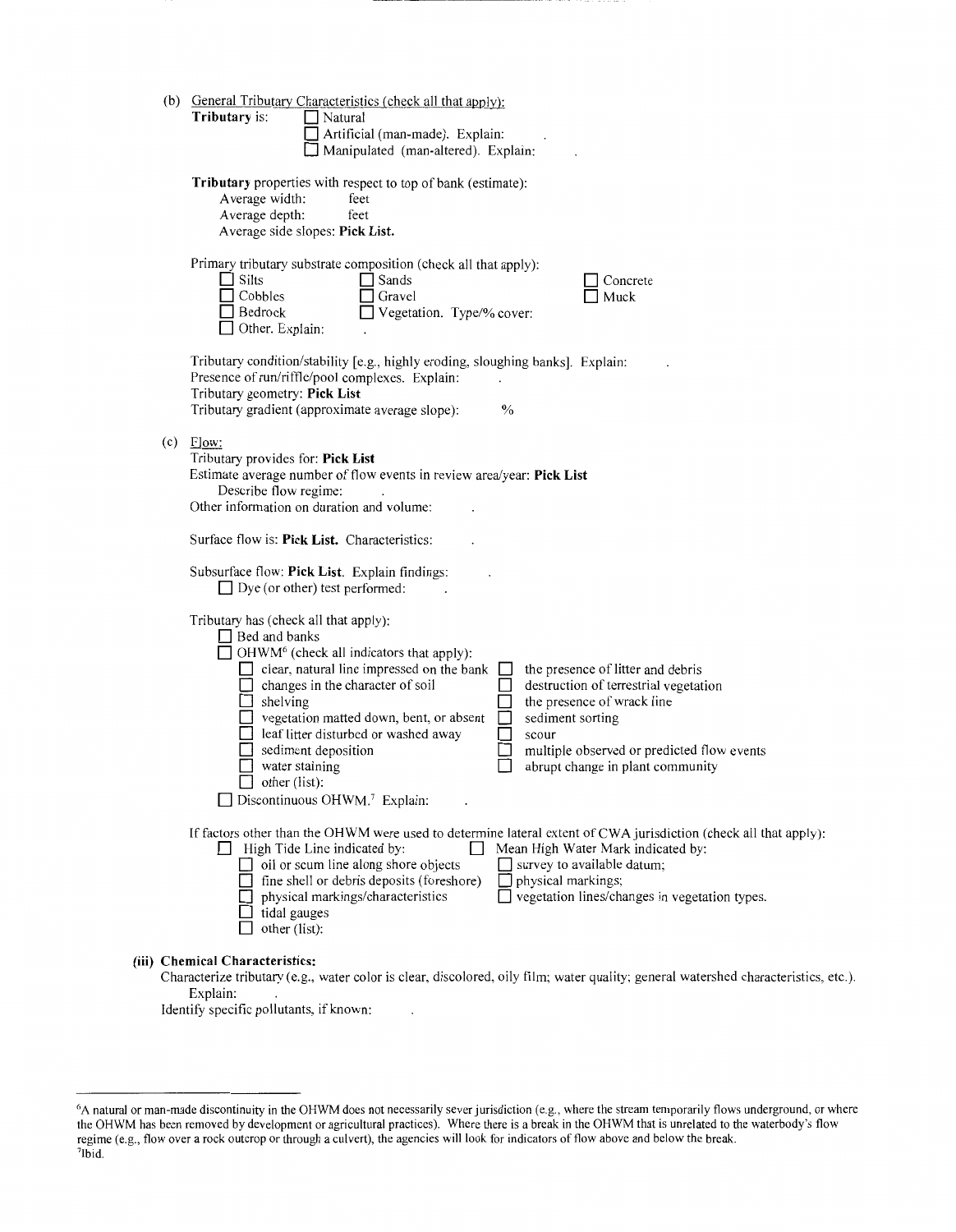## **(iv) Biological Characteristics. Channel supports (check all that apply):**

- D Riparian corridor. Characteristics (type, average width):
- D Wetland fringe. Characteristics:
- D Habitat for:
	- D Federally Listed species. Explain findings:
	- Fish/spawn areas. Explain findings:
	- **D** Other environmentally-sensitive species. Explain findings:
	- **D** Aquatic/wildlife diversity. Explain findings:

## **2. Characteristics of wetlands adjacent to non-TNW that flow directly or indirectly into TNW**

## **(i) Physical Characteristics:**

- (a) General Wetland Characteristics: Properties: Wetland size: acres Wetland type. Explain: Wetland quality. Explain: Project wetlands cross or serve as state boundaries. Explain:
- (b) General Flow Relationship with Non-TNW: Flow is: **Pick List.** Explain:

Surface flow is: **Pick List**  Characteristics:

Subsurface flow: **Pick List.** Explain findings:  $\Box$  Dye (or other) test performed:

- (c) Wetland Adjacency Determination with Non-TNW:
	- □ Directly abutting
	- $\Box$  Not directly abutting
		- Discrete wetland hydrologic connection. Explain:
		- $\Box$  Ecological connection. Explain:
		- $\Box$  Separated by berm/barrier. Explain:

#### (d) Proximity (Relationship) to TNW

Project wetlands are **Pick List** river miles from TNW. Project waters are **Pick List** aerial (straight) miles from TNW. Flow is from: **Pick List.**  Estimate approximate location of wetland as within the **Pick List** floodplain.

## **(ii) Chemical Characteristics:**

Characterize wetland system (e.g., water color is clear, brown, oil film on surface; water quality; general watershed characteristics; etc.). Explain: Identify specific pollutants, if known:

# **(iii) Biological Characteristics. Wetland supports (check all that apply):**

- **D** Riparian buffer. Characteristics (type, average width):
	- Vegetation type/percent cover. Explain:
- Habitat for:

 $\Box$  Federally Listed species. Explain findings:

**D** Fish/spawn areas. Explain findings:

- □ Other environmentally-sensitive species. Explain findings:
- D Aquatic/wildlife diversity. Explain findings:

## **3. Characteristics of all wetlands adjacent to the tributary (if any)**

All wetland(s) being considered in the cumulative analysis: **Pick List** Approximately ( $\qquad$ ) acres in total are being considered in the cum ) acres in total are being considered in the cumulative analysis.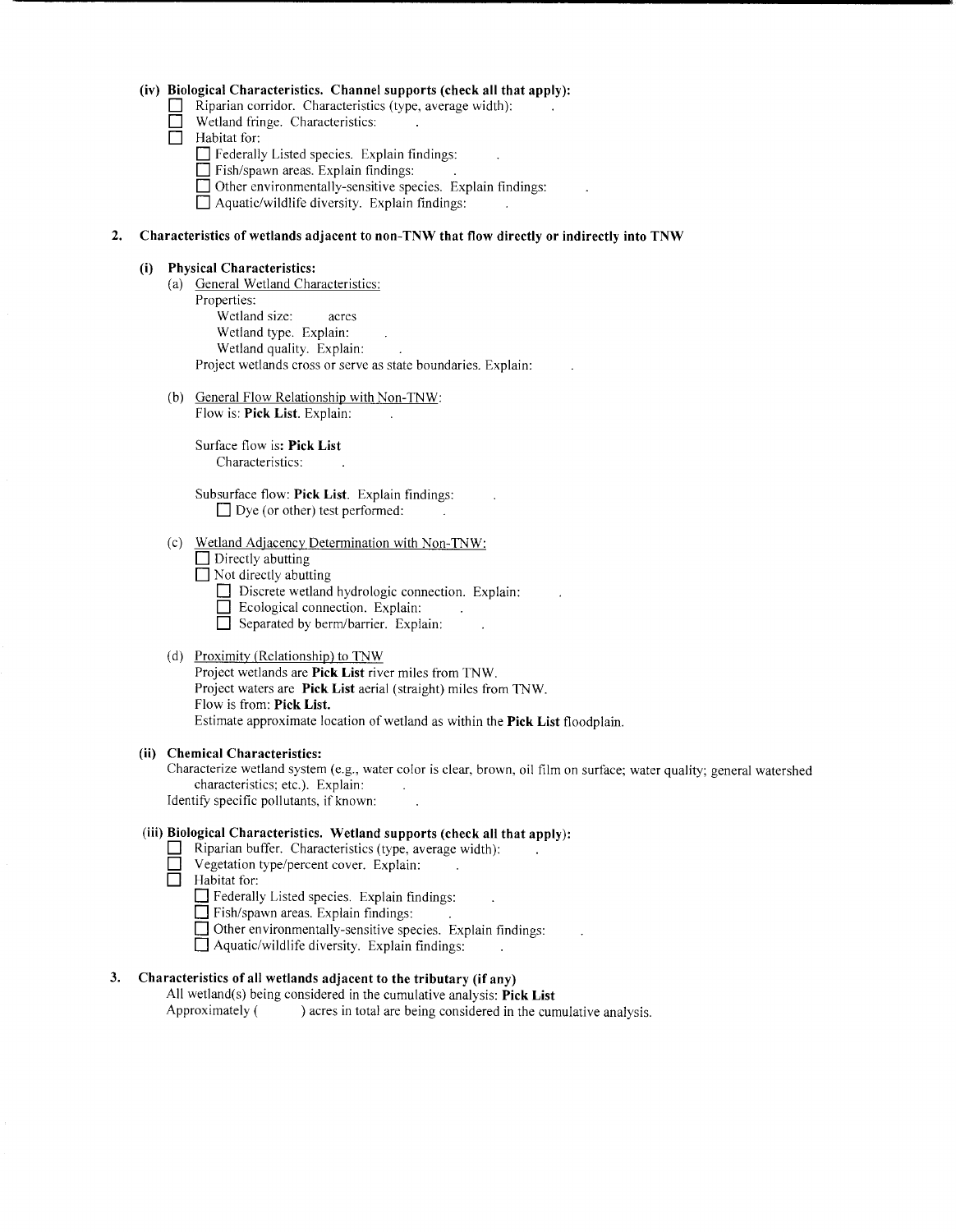For each wetland, specify the following:

Directly abuts? (Y/N) Size (in acres) Directly abuts? (Y/N) Size (in acres)

Summarize overall biological, chemical and physical functions being performed:

## C. SIGNIFICANT NEXUS DETERMINATION

A significant nexus analysis will assess the flow characteristics and functions of the tributary itself and the functions performed by any wetlands adjacent to the tributary to determine if they significantly affect the chemical, physical, and biological integrity of a TNW. For each of the following situations, a significant nexus exists ifthe tributary, in combination with all of its adjacent wetlands, has more than a speculative or insubstantial effect on the chemical, physical and/or biological integrity of a TNW. Considerations when evaluating significant nexus include, but are not limited to the volume, duration, and frequency of the flow of water in the tributary and its proximity to a TNW, and the functions performed by the tributary and all its adjacent wetlands. It is not appropriate to determine significant nexus based solely on any specific threshold of distance (e.g. between a tributary and its adjacent wetland or between a tributary and the TNW). Similarly, the fact an adjacent wetland lies within or outside of a floodplain is not solely determinative of significant nexus.

Draw connections between the features documented and the effects on the TNW, as identified in the *Rapanos* Guidance and discussed in the Instructional Guidebook. Factors to consider include, for example:

- Does the tributary, in combination with its adjacent wetlands (if any), have the capacity to carry pollutants or flood waters to TNWs, or to reduce the amount of pollutants or flood waters reaching a TNW?
- Does the tributary, in combination with its adjacent wetlands (if any), provide habitat and lifecycle support functions for fish and other species, such as feeding, nesting, spawning, or rearing young for species that are present in the TNW?
- Does the tributary, in combination with its adjacent wetlands (ifany), have the capacity to transfer nutrients and organic carbon that support downstream foodwebs?
- Does the tributary, in combination with its adjacent wetlands (if any), have other relationships to the physical, chemical, or biological integrity of the TNW?

#### Note: the above list of considerations is not inclusive and other functions observed or known to occur should be documented below:

- 1. Significant nexus findings for non-RPW that has no adjacent wetlands and flows directly or indirectly into TNWs. Explain findings of presence or absence of significant nexus below, based on the tributary itself, then go to Section III.D:
- 2. Significant nexus findings for non-RPW and its adjacent wetlands, where the non-RPW flows directly or indirectly into TNWs. Explain findings of presence or absence of significant nexus below, based on the tributary in combination with all of its adjacent wetlands, then go to Section III.D:
- 3. Significant nexus findings for wetlands adjacent to an RPW but that do not directly abut the RPW. Explain findings of presence or absence of significant nexus below, based on the tributary in combination with all of its adjacent wetlands, then go to Section III.D:

## D. DETERMINATIONS OF JURISDICTIONAL FINDINGS. THE SUBJECT WATERS/WETLANDS ARE (CHECK ALL THAT APPLY):

1. TNWs and Adjacent Wetlands. Check all that apply and provide size estimates in review area:  $\Box$  TNWs: linear feet width (ft), Or, acres. □ Wetlands adjacent to TNWs: acres.

## 2. RPWs that flow directly or indirectly into TNWs.

- $\boxtimes$  Tributaries of TNWs where tributaries typically flow year-round are jurisdictional. Provide data and rationale indicating that tributary is perennial: During the field visit water was flowing in the stream channel. The channel had a defined bed and bank with an ordinary high water mark. The channel is a USGS mapped "blue line" perennial stream.
- D Tributaries ofTNW where tributaries have continuous flow "seasonally" (e.g., typically three months each year) are jurisdictional. Data supporting this conclusion is provided at Section Ill.B. Provide rationale indicating that tributary flows seasonally: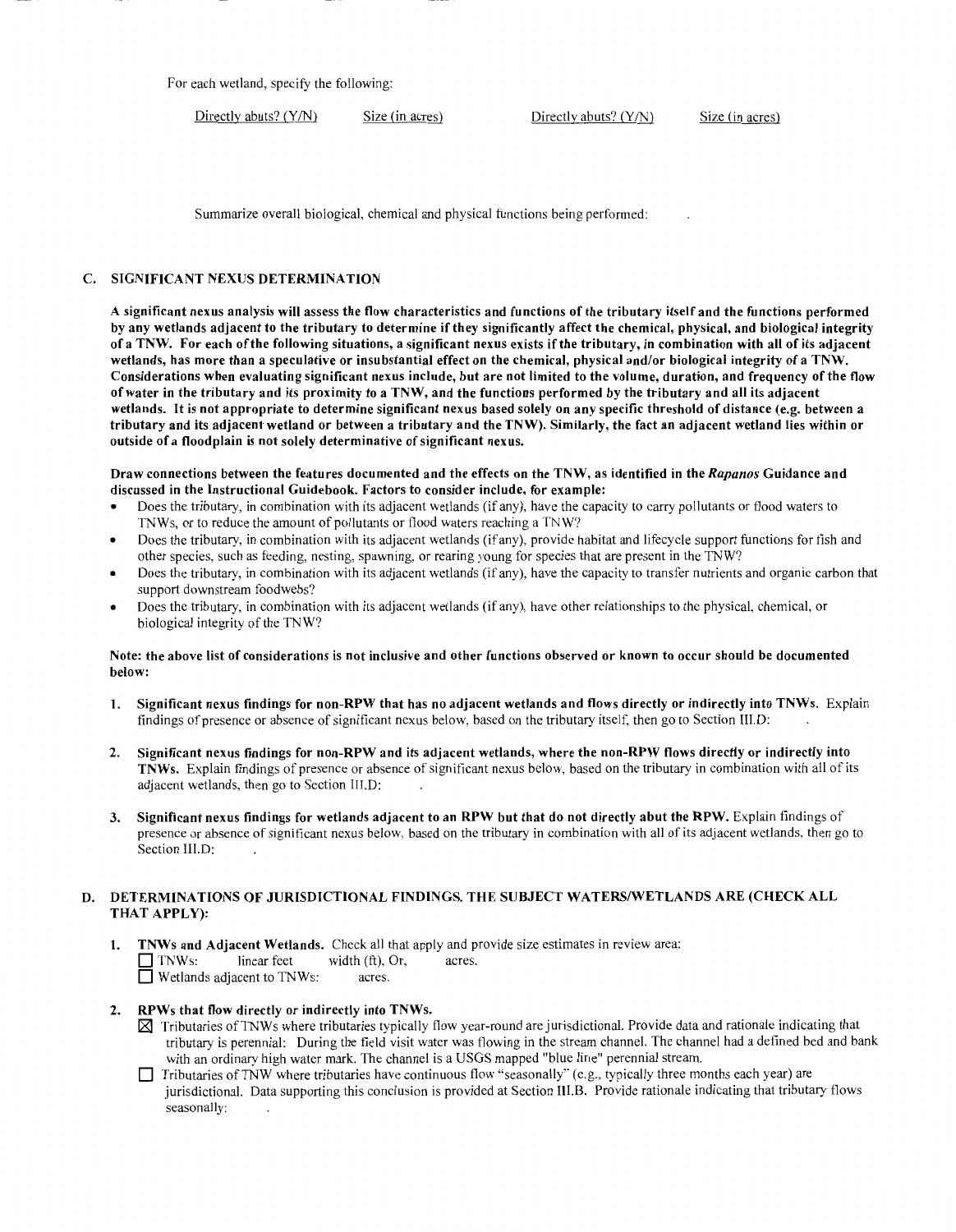Provide estimates for jurisdictional waters in the review area (check all that apply):

- $\boxtimes$  Tributary waters: 624 linear feet 10 width (ft).
- $\boxtimes$  Other non-wetland waters: 0.10 acres.
	- Identify type(s) of waters: Perennial stream with abutting PFO wetlands.

## 3. Non-RPWs<sup>8</sup> that flow directly or indirectly into TNWs.

 $\Box$  Waterbody that is not a TNW or an RPW, but flows directly or indirectly into a TNW, and it has a significant nexus with a TNW is jurisdictional. Data supporting this conclusion is provided at Section III.C.

Provide estimates for jurisdictional waters within the review area (check all that apply):

- $\Box$  Tributary waters: linear feet width (ft).
- □ Other non-wetland waters: acres.
	- Identify type(s) of waters:

## 4. Wetlands directly abutting an RPW that flow directly or indirectly into TNWs.

 $\boxtimes$  Wetlands directly abut RPW and thus are jurisdictional as adjacent wetlands.

- $\boxtimes$  Wetlands directly abutting an RPW where tributaries typically flow year-round. Provide data and rationale indicating that tributary is perennial in Section III.D.2, above. Provide rationale indicating that wetland is directly abutting an RPW: Observation during the Corps field visit revealed the nontidal PFO wetland directly abuts (i.e. touches) the RPW. The RPW is a jurisdictional perennial stream channel with a defined bed and bank, an ordinary high water (OHW) mark, and flowing water which continues off site.
- D Wetlands directly abutting an RPW where tributaries typically flow "seasonally.'' Provide data indicating that tributary is seasonal in Section III.B and rationale in Section III.D.2, above. Provide rationale indicating that wetland is directly abutting an RPW: .

Provide acreage estimates for jurisdictional wetlands in the review area: 0.10 acres.

## 5. Wetlands adjacent to but not directly abutting an RPW that flow directly or indirectly into TNWs.

Wetlands that do not directly abut an RPW, but when considered in combination with the tributary to which they are adjacent and with similarly situated adjacent wetlands, have a significant nexus with a TNW are jurisidictional. Data supporting this conclusion is provided at Section III.C.

Provide acreage estimates for jurisdictional wetlands in the review area: acres.

## 6. Wetlands adjacent to non-RPWs that flow directly or indirectly into TNWs.

Wetlands adjacent to such waters, and have when considered in combination with the tributary to which they are adjacent and with similarly situated adjacent wetlands, have a significant nexus with a TNW are jurisdictional. Data supporting this conclusion is provided at Section lll.C.

Provide estimates for jurisdictional wetlands in the review area: acres.

#### 7. Impoundments of jurisdictional waters.9

- As a general rule, the impoundment of a jurisdictional tributary remains jurisdictional.
- Demonstrate that impoundment was created from "waters of the U.S.," or
- Demonstrate that water meets the criteria for one of the categories presented above (1-6), or<br>Demonstrate that water is isolated with a nexus to commerce (see E below)

Demonstrate that water is isolated with a nexus to commerce (see E below).

## E. ISOLATED [INTERSTATE OR INTRA-STATE] WATERS, INCLUDING ISOLATED WETLANDS, THE USE, DEGRADATION OR DESTRUCTION OF WHICH COULD AFFECT INTERSTATE COMMERCE, INCLUDING ANY SUCH WATERS (CHECK ALL THAT APPLY): 10

- D which are or could be used by interstate or foreign travelers for recreational or other purposes.
- $\Box$  from which fish or shellfish are or could be taken and sold in interstate or foreign commerce.
- D which are or could be used for industrial purposes by industries in interstate commerce.
- D Interstate isolated waters. Explain:

<sup>&</sup>lt;sup>8</sup>See Footnote #3.

<sup>&</sup>lt;sup>9</sup> To complete the analysis refer to the key in Section III.D.6 of the Instructional Guidebook.<br><sup>10</sup> Prior to asserting or declining CWA jurisdiction based solely on this category, Corps Districts will elevate the action review consistent with the process described in the Corps/EPA *Memorandum Regarding CWA Act Jurisdiction Following Rapanos.*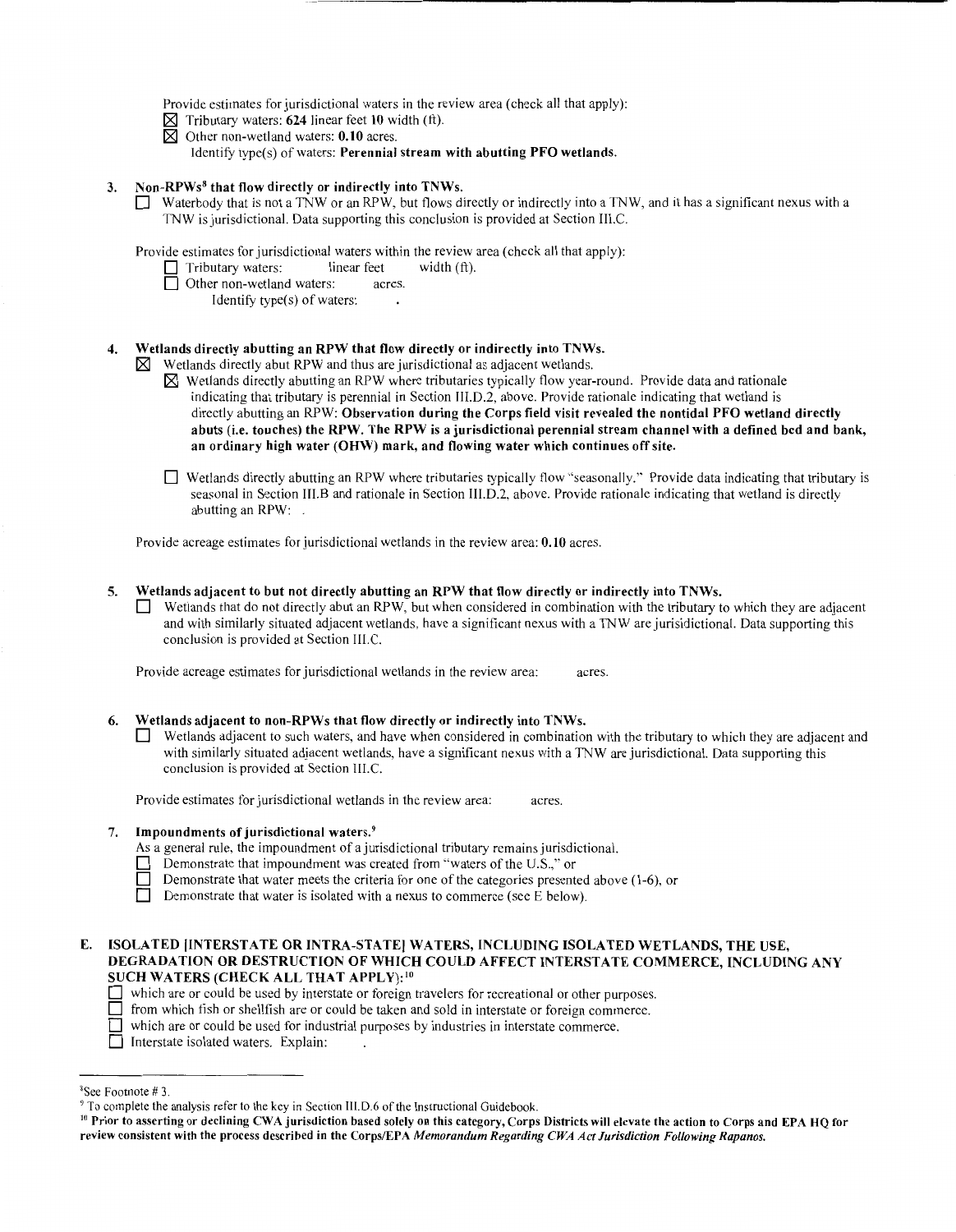Other factors. Explain:

# **Identify water body and summarize rationale supporting determination:**

 $\overline{a}$ 

|    | таениту water boay and summarize rationale supporting determination:                                                                                                                                                                                                                                                                                                                                                                                                                                                                                                                                                                                                                                              |  |
|----|-------------------------------------------------------------------------------------------------------------------------------------------------------------------------------------------------------------------------------------------------------------------------------------------------------------------------------------------------------------------------------------------------------------------------------------------------------------------------------------------------------------------------------------------------------------------------------------------------------------------------------------------------------------------------------------------------------------------|--|
|    | Provide estimates for jurisdictional waters in the review area (check all that apply):<br>Tributary waters:<br>linear feet<br>width (ft).<br>Other non-wetland waters:<br>acres.<br>Identify type(s) of waters:<br>Wetlands:<br>acres.                                                                                                                                                                                                                                                                                                                                                                                                                                                                            |  |
| F. | NON-JURISDICTIONAL WATERS, INCLUDING WETLANDS (CHECK ALL THAT APPLY):<br>If potential wetlands were assessed within the review area, these areas did not meet the criteria in the 1987 Corps of Engineers<br>Wetland Delineation Manual and/or appropriate Regional Supplements.<br>Review area included isolated waters with no substantial nexus to interstate (or foreign) commerce.<br>Prior to the Jan 2001 Supreme Court decision in "SWANCC," the review area would have been regulated based solely on the<br>"Migratory Bird Rule" (MBR).<br>Waters do not meet the "Significant Nexus" standard, where such a finding is required for jurisdiction. Explain:<br>Other: (explain, if not covered above): |  |
|    | Provide acreage estimates for non-jurisdictional waters in the review area, where the sole potential basis of jurisdiction is the MBR<br>factors (i.e., presence of migratory birds, presence of endangered species, use of water for irrigated agriculture), using best professional<br>judgment (check all that apply):<br>Non-wetland waters (i.e., rivers, streams):<br>linear feet<br>width (ft).<br>Lakes/ponds:<br>acres.<br>Other non-wetland waters:<br>acres. List type of aquatic resource:<br>Wetlands:<br>acres.                                                                                                                                                                                     |  |
|    | Provide acreage estimates for non-jurisdictional waters in the review area that do not meet the "Significant Nexus" standard, where such<br>a finding is required for jurisdiction (check all that apply):<br>Non-wetland waters (i.e., rivers, streams):<br>width (ft).<br>linear feet,<br>Lakes/ponds:<br>acres.<br>acres. List type of aquatic resource:<br>Other non-wetland waters:<br>Wetlands:<br>acres.                                                                                                                                                                                                                                                                                                   |  |
|    | <b>SECTION IV: DATA SOURCES.</b>                                                                                                                                                                                                                                                                                                                                                                                                                                                                                                                                                                                                                                                                                  |  |
|    | A. SUPPORTING DATA. Data reviewed for JD (check all that apply - checked items shall be included in case file and, where checked                                                                                                                                                                                                                                                                                                                                                                                                                                                                                                                                                                                  |  |
|    | and requested, appropriately reference sources below):<br>Maps, plans, plots or plat submitted by or on behalf of the applicant/consultant: ECS Mid-Atlantic, LLC.<br>⊠<br>X<br>Data sheets prepared/submitted by or on behalf of the applicant/consultant.<br>$\boxtimes$ Office concurs with data sheets/delineation report.                                                                                                                                                                                                                                                                                                                                                                                    |  |
|    | □ Office does not concur with data sheets/delineation report.<br>Data sheets prepared by the Corps:<br>Corps navigable waters' study:<br>U.S. Geological Survey Hydrologic Atlas:<br>USGS NHD data.                                                                                                                                                                                                                                                                                                                                                                                                                                                                                                               |  |
|    | USGS 8 and 12 digit HUC maps.<br>U.S. Geological Survey map(s). Cite scale & quad name: South River, MD 2014.<br>⊠<br>X<br>USDA Natural Resources Conservation Service Soil Survey. Citation: Anne Arundel County, MD.<br>Χ<br>National wetlands inventory map(s). Cite name: NWI Mapper.<br>State/Local wetland inventory map(s):                                                                                                                                                                                                                                                                                                                                                                                |  |

 $\mathcal{L}$ 

- $\boxtimes$  FEMA/FIRM maps: Map Number-24003C0232F.
- **D** 100-year Floodplain Elevation is: (National Geodectic Vertical Datum of 1929)
- $\boxtimes$  Photographs:  $\boxtimes$  Aerial (Name & Date): 1013 Natural Color Imagery, MERLIN Online.

 $\overline{a}$ 

- or  $\boxtimes$  Other (Name & Date): Field photos August 2016.
- **D** Previous determination(s). File no. and date of response letter:<br> **D** Applicable/supporting case law:<br> **D** Applicable/supporting scientific literature:
	- Applicable/supporting case law:
	- Applicable/supporting scientific literature:
- $\overline{\boxtimes}$  Other information (please specify): Critical Area Map City of Annapolis.

 $\ddot{\phantom{a}}$ 

## **B. ADDITIONAL COMMENTS TO SUPPORT JD:**